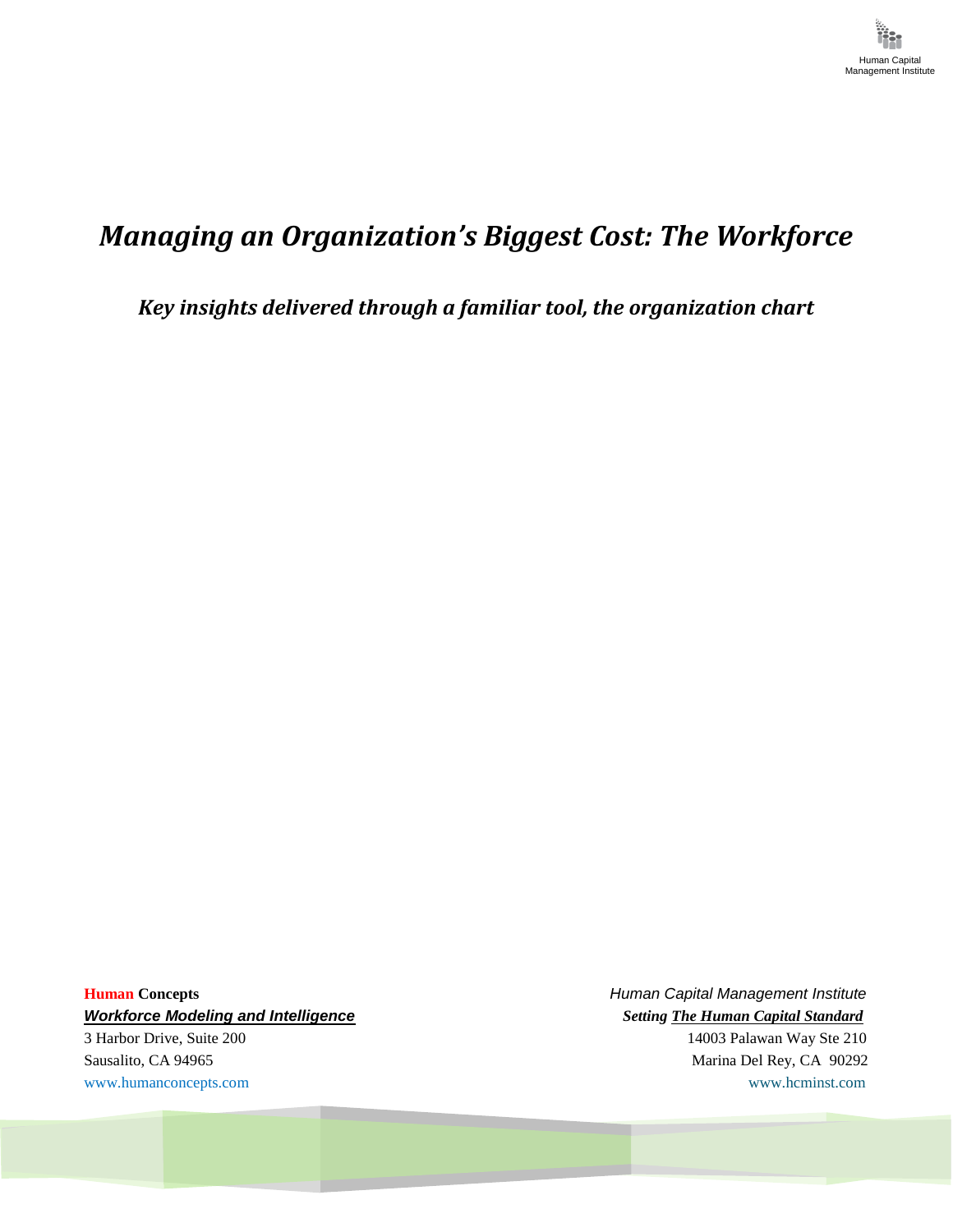

## **Introduction and Background:**

Today's economy has finance professionals and CFOs in organizations large and small focused on efficiencies and costs. When revenue growth flattens or even declines, profit maintenance and increases must come from cost efficiencies. In most organizations, including large organizations such as the Fortune 500™, **total human capital costs, also known as total cost of workforce, average nearly 70% of operating expenses.**<sup>1</sup> *(see total cost of workforce defined*<sup>2</sup> *)*. While an organization's total cost of workforce percentage may vary, with few exceptions these costs remain the single biggest organizational expense. Given their fluid and rapidly changing nature, workforce costs are extremely difficult costs to manage and control.

There are a number of reasons why effectively controlling or managing the total cost of workforce is difficult. When growing, a typical organization's primary workforce cost management tools usually consist of the rather archaic annual budget and new hire signature approval requisition processes. When an organization is shrinking, they frequently turn directly to layoffs. Neither is a particularly attractive option. Simply put, organizations lack tools with which to surgically manage, tune or optimize their workforce.

*Simply put, organizations lack tools with which to surgically manage, tune or optimize their workforce.* 

In dynamic rapidly changing businesses, annual budgets can quickly become obsolete and therefore become more of a bureaucratic obstacle than effective cost control tool. Also, while finance may like to believe otherwise, expecting line managers to accurately predict full time equivalent headcount (FTE) and workforce cost across multiple scenarios at least a year in advance, seems unrealistic. Particularly in complex, service driven, technical and professional functions, line managers may not know exactly how many workforce resources

they will need and are even less likely to know exactly what such resources will cost in the market.

The typical organization's next line of defense in workforce cost control is the new hire signature approval, or requisition process, or else the use of "position control" in organizations with large enterprise resource planning systems. Again, neither of these are particularly attractive options. For hiring, tools to evaluate a new hire or replacement often point back to the problematic budget process, or entail the politically and bureaucratically challenged "justification for signoff" process. For example, while an executive or CFO can demand a strong justification for a newly created position, executives championing the new position learn to use recent CEO initiatives such as business risk mitigation, customer service level improvement and other justifications. These typically work for the task at hand and secure the justification, but lack a clear return. Position control in complex organizations often requires adding significant headcount and workload such that the cost and complexity of the controls mitigates any savings from its use.

More troubling is the replacement hire for a position recently vacated. Instead of a simple one-to-one replacement, the position now may be argued requires a significantly more experienced and expensive replacement or must be split into two or more separate positions. The cost implications are difficult to manage in the traditional process.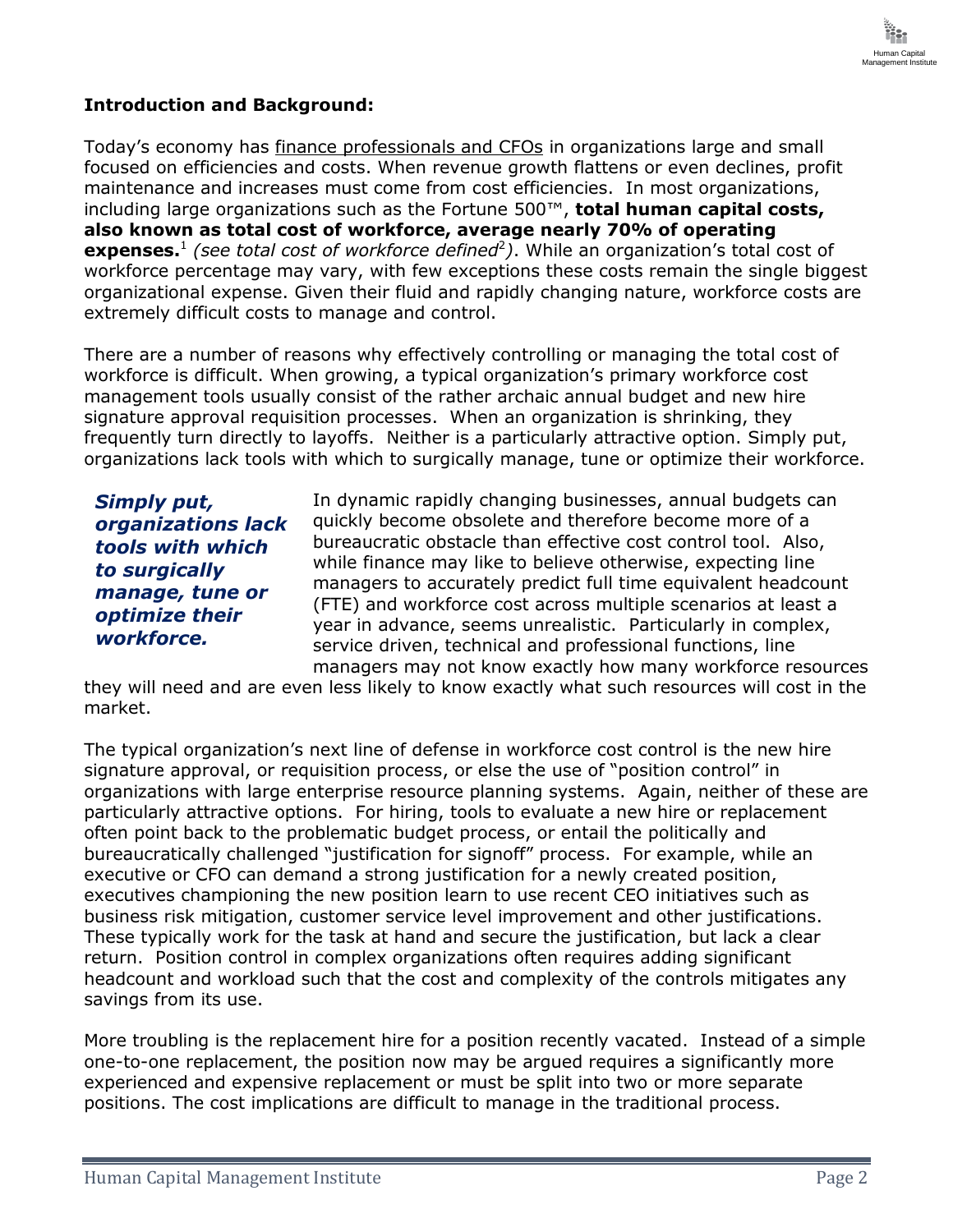

Additionally, neither the budget nor the new hire requisition processes adequately manage or control contingent labor costs such as temporary or contractor costs. In fact, executives can use the budget process to justify the cost of temporary hires to cover for open or delayed hiring of positions and also use all the elements of the "justification process" for acquiring contract resources.

The net result of these inefficient cost controls in the hiring process is often a general inability to effectively control and manage workforce costs throughout growth periods. Over time, costs get out of control and management is forced to turn to their last line of defense - directives such as a "hiring freeze" or "reduction in force" or "layoff."

In today's economy, using layoff's and re-organizations to reduce workforce costs is commonplace. The problem with layoffs it that is they are both expensive in the short term (termination costs), and potentially even more expensive in the long term if either the wrong amount of labor is cut or if the wrong positions or individuals are cut.

For example, a technology organization looking to cut workforce costs by 10% that lacks workforce insight into critical job roles<sup>3</sup> (see definition of critical job roles), optimal manager span of control, and visibility into replacement costs is unlikely to make wise cost reduction decisions. A company, in trying to be fair and "share the pain" could end up cutting critical job roles, such as engineers, who are essential to company growth when business improves again. The fact that an engineer costing \$100k annually was cut and later replaced by a new engineer costing \$130k annually is invisible to the organization. If this scenario is repeated many times, CFOS will actually be losing ground in the struggle to control workforce costs on both a per headcount and total cost basis.

*For most organizations, it is a struggle to identify both number and total cost of the contingent temporary or contract workforce* 

What seems missing from this picture is the capability of top management, finance and HR to systematically assess and surgically implement workforce cost management practices at a level below the company wide mandate but above the individual manager level.

While the CFO or finance department may indicate that they know what the total cost of the workforce is, it is highly unlikely that they know how costs relate to the most valuable segments such as high performers, critical job roles, and tenured employees. More shocking, they do not know how much of workforce costs are sub-optimized on low performers, non-critical job roles, low

tenured employees not yet fully productive, or are tied up in the cost of vacant positions. For most organizations, it is a struggle to identify both number and total cost of the contingent temporary or contract workforce within an organization.

What organizations need is a straightforward way to manage workforce costs. What gets measured gets managed, therefore if there were a simple way to review, evaluate and adiust workforce headcount and cost information frequently or on a near real-time basis, perhaps finance and HR could truly control workforce costs. General ledger systems and budget tools manage cost centers, not people and spreadsheets. Finance's tool of choice, complex workforce spreadsheets are difficult to update and fail to keep up with constantly shifting organization structures. As a former accountant and finance executive, I can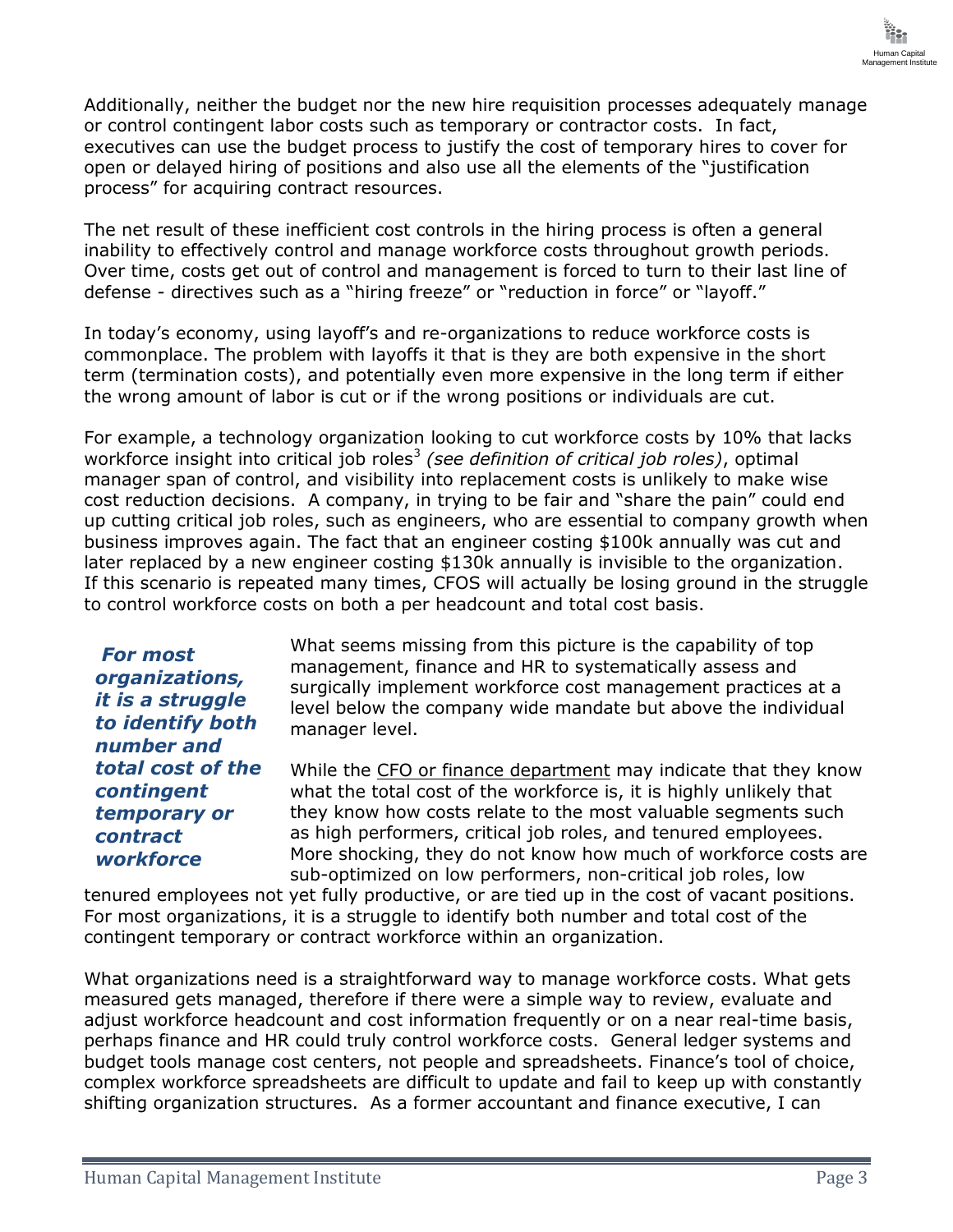

attest to those in accounting and finance who spend many late nights poring over detailed spreadsheets attempting to do just that.

While there is justifiable reluctance to add yet another tool to the organization, what if it were possible to use or expand the use of an existing tool that every organization already has and which is specifically created to focus on and clearly illuminate workforce issues: organization charts.

Organization charts have aggregated headcount and clearly identified the formal supervisory structure for decades, but today's digital technology means they can also be utilized to aggregate workforce costs and other metrics as well. With a new window into detailed workforce costs finer than the traditional department/cost center structure, HR and finance could analyze and pro-actively identify solutions to the cost issues organizations face.



Note: Organization Chart technology provided by OrgPlus from Human Concepts

Why organization charts? How can embedding workforce cost information in organization charts really highlight workforce issues and costs? How does the organization chart differ from managing at a cost center/department level aside from the obvious visual differences?

The best way to discuss using organization charts to manage workforce costs may be to just show examples visually of how the process can work (s*ee Figure 1a and 1b below).*

In *figure 1a and 1b*, total cost of workforce is shown, broken down by manager. The detail shows total employees managed as well as total and average cost of workforce. Using customizable color code formats, one can easily spot outliers and drill into the organization to identify root causes. In the example above, CEO Jane Smith could quickly see that the Chief Technical Officer, Mike Thornburg's, group is causing her organization to be above target in workforce costs.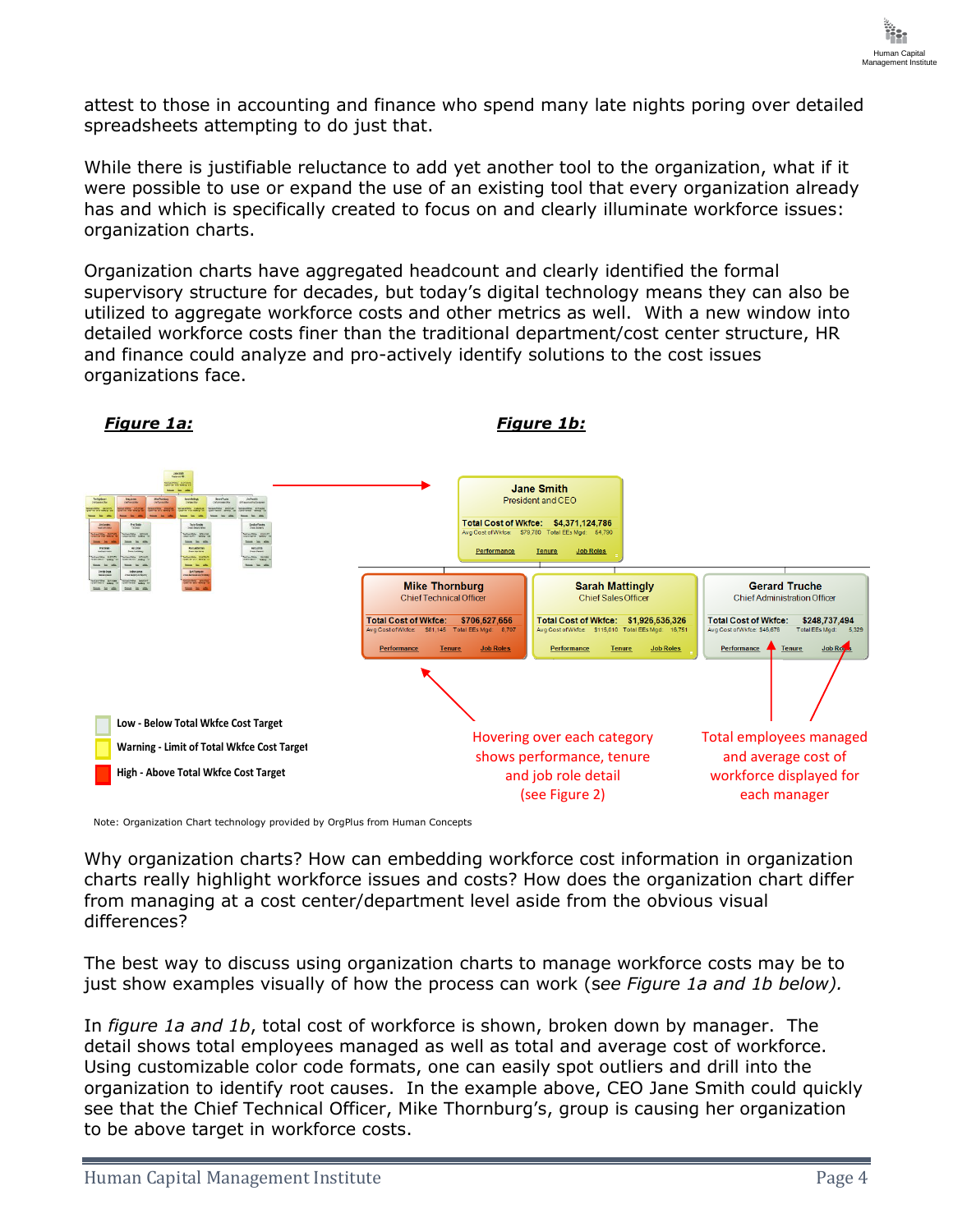

Due to their visual nature, organization charts have several advantages in managing workforce costs and metrics, such as:

- 1. Intuitive at-a-Glance ability to visually assess the workforce, managers and employees both in aggregate and individually on key workforce dimensions.
- 2. Org-charts are better than cost center/department structures for managing, classifying and enabling decisions about workforce cost for the following reasons:
	- a. The ability to understand cost issues at the individual manager level, which is particularly valuable when multiple managers occupy the same cost center.
	- b. The ability to analyze the workforce and managers using performance level, compensation element (e.g., salary, bonus, and benefits), tenure and job role among other analysis options.
	- c. The ability to calculate additional metrics and measures that roll up the organization structure and use color coded conditional formatting to spot issues.
- 3. Organization chart cost data can be tied to both managers and individuals, enabling near real-time "what-if cost scenario modeling" for reorganizations, layoffs, acquisitions, or divestitures.

**Profile** 

**EE Name** 

Job Title

| <b>Mike Thornburg</b><br><b>Chief Technical Officer</b>                                         |                                |               |  |  |  |  |  |  |
|-------------------------------------------------------------------------------------------------|--------------------------------|---------------|--|--|--|--|--|--|
| <b>Total Cost of Wkfd</b>                                                                       | <b>Total Cost of Workforce</b> |               |  |  |  |  |  |  |
|                                                                                                 | <b>High Perf</b>               | 1,136,492,444 |  |  |  |  |  |  |
| Avg Cost of Wkfce:                                                                              | \$81.7<br>Med Perf             | 2,753,808,615 |  |  |  |  |  |  |
|                                                                                                 | Low Perf                       | 480,823,727   |  |  |  |  |  |  |
| Performance                                                                                     | <b>Employees Managed</b>       |               |  |  |  |  |  |  |
| Detailed cuts for<br>each manager's<br>employees<br>displayed with<br>hotspot<br>functionality. | <b>High Perf</b>               | 1,654         |  |  |  |  |  |  |
|                                                                                                 | Med Perf                       | 6,008         |  |  |  |  |  |  |
|                                                                                                 | Low Perf                       | 1,045         |  |  |  |  |  |  |
|                                                                                                 |                                |               |  |  |  |  |  |  |

*Figure 2a:*

**Figure 2b:** Individual background data such as performance rating and span of control displayed for each manager using profile functionality.Manager Data 884GB900 Mike Thornburg Chief Technical Officer

| Company Tenure (Years)              | 6.3          |
|-------------------------------------|--------------|
| Job Tenure (Years)                  | 3.5          |
|                                     |              |
| <b>Annual Rate</b>                  | \$215,000    |
| <b>Total Comp</b>                   | \$360,000    |
|                                     |              |
| Performance Rating                  | 78.6%        |
| Performance Category                | Satisfactory |
|                                     |              |
| Direct Span of Control              | 5 EEs        |
| Total Managed Span of Control 8 EEs |              |
|                                     |              |

*Figure 2a* and *2b* show highlighted hotspots and profile popup information that can be shown for each manager's organization down to individual employee level. A profile can summarize key workforce data on virtually any workforce dimension, as in *figure 2a* showing number of employees managed and total cost of workforce by performance rating level. Also, *figure 2b* shows individual demographic at-a-glance information, plus span of control and cost information.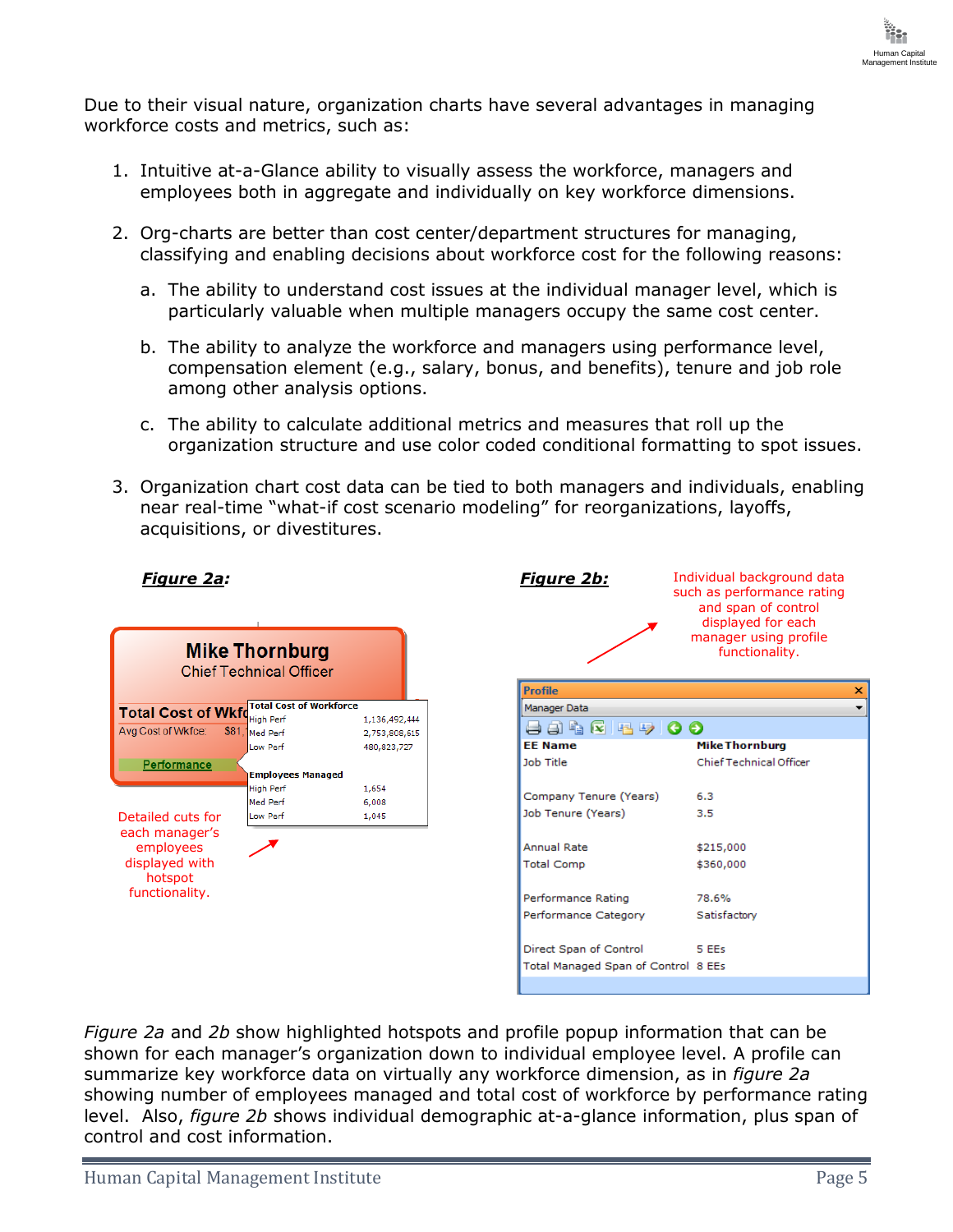In f*igure 2c* CEO Jane Smith drills into Mike Thornburg's group and can clearly see that Mike has several problem staff areas in terms of workforce cost vs. targets. Now Jane can implement a "surgical" hiring freeze and have Mike work with his managers to conduct a root cause analysis and address total cost of workforce. From this analysis, they could choose to increase spans of control, forgo replacing future turnover, limit salary increases or bonuses, among other surgically implemented interventions.



Note: Organization Chart technology provided by OrgPlus from Human Concepts

Jane can utilize summary level analysis and what-if modeling to drag and drop potential organizational changes. Metrics will automatically recalculate to show the revised total cost of workforce. This capability to monitor and fine tune total cost of workforce across various dimensions or key demographic criteria is a further step toward workforce optimization.

Another use of contextual workforce information is for the CFO or head of HR to have a summary as shown in *figure 3b (following page),* highlighting both percentage and total cost of workforce across multiple dimensions. This can in turn highlight savings opportunities across performance, tenure and non-critical job roles. *(see figure 3a and 3b on the following page)*

*Figure 3b* shows a total cost of workforce summary for "Jane Smith" the CEO of the example large scale technology business shown in the charts. This summary shows important ways to cut or breakdown workforce cost information so that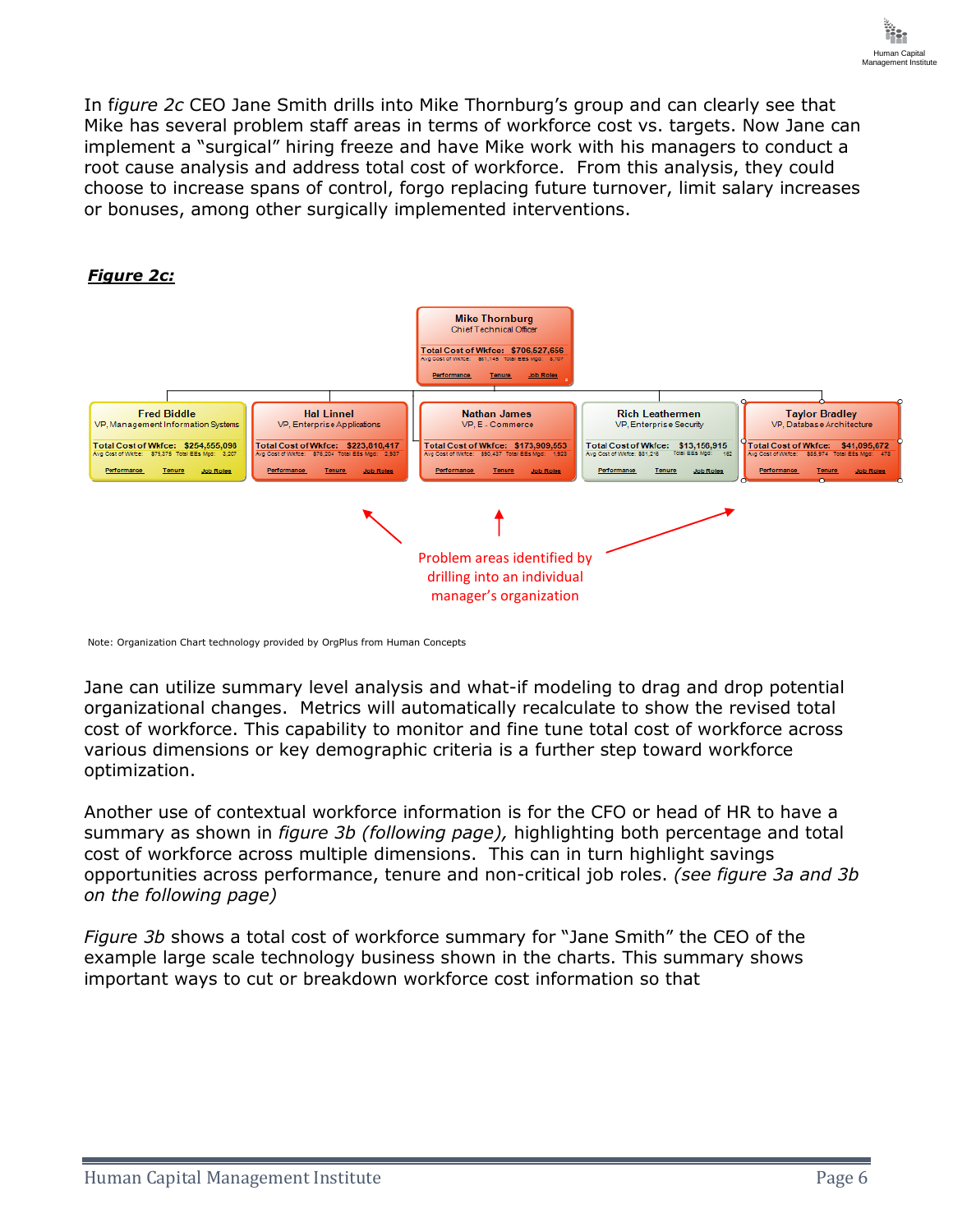

| <b>Figure 3a:</b>                                                                                                                                                                                                                                                                                                                                                                                                                                                                                                                                                                                                                                                                                                                                                                                                                                                                                                                                                                                                                                                                                                                                                                                                           |                                                                              | <b>Figure 3b:</b>                                                                                                                                                                                      |                                                                                                                                                                                  |                                                                                                                                                                                    |                           |
|-----------------------------------------------------------------------------------------------------------------------------------------------------------------------------------------------------------------------------------------------------------------------------------------------------------------------------------------------------------------------------------------------------------------------------------------------------------------------------------------------------------------------------------------------------------------------------------------------------------------------------------------------------------------------------------------------------------------------------------------------------------------------------------------------------------------------------------------------------------------------------------------------------------------------------------------------------------------------------------------------------------------------------------------------------------------------------------------------------------------------------------------------------------------------------------------------------------------------------|------------------------------------------------------------------------------|--------------------------------------------------------------------------------------------------------------------------------------------------------------------------------------------------------|----------------------------------------------------------------------------------------------------------------------------------------------------------------------------------|------------------------------------------------------------------------------------------------------------------------------------------------------------------------------------|---------------------------|
| Jane Emith                                                                                                                                                                                                                                                                                                                                                                                                                                                                                                                                                                                                                                                                                                                                                                                                                                                                                                                                                                                                                                                                                                                                                                                                                  |                                                                              | <b>Summary</b><br>日日も区ヶ<br><b>Total Cost of Workforce</b>                                                                                                                                              |                                                                                                                                                                                  |                                                                                                                                                                                    | $\boldsymbol{\mathsf{x}}$ |
| TasiConsPindor (AUTOSCO)<br>Peterson (TSI) betters (CSI)<br><b>Baltimore</b><br><b>Sec.</b><br><b>SEAR</b><br><b>Jim Franklin</b><br>Tim Highlower<br>Charticerature Ohio<br>Gragulantes<br>ChartranslatOfter<br>Mike Thornburg<br>tershMeffrow<br><b>Gerard Trushe</b><br>Christmascher<br>Chiefaras Ofice<br>Charlane a ratin Chin<br><b>AR Reservator Institutions</b><br>anterswer Hassach<br>TaxiCured Mids 5242727/94<br>sicuratives. Smoth<br>anters Web - 2012/01/2<br>Service - 2015 - Maria 1<br>TankCongFilleton StreetCable<br>asidan d'élébe 30234<br>346 445<br>Salesman Seat Adh<br>Jim Banders<br>Fred Blddle<br>Taylor Bradley<br>Candioe Flowers<br>Tel Steve<br><b>Discussions group liable</b><br>Dracer Processing<br><b>AAS Fort-Ineris</b><br>mičana Write (1993) (200<br>Sould am of Winfox (1912-1912)<br>In Carolina (1921) - Ing Minimum<br>Tusi Camal Winter - 2016/12/2017<br>Soulderd'Wide: 150371<br>Income P.M. Service<br><b>Colombia</b> Jane<br><b>Schools Security</b><br><b>Adams</b><br>Franciscan<br><b>Richi astharman</b><br>Harry Ulrich<br>Drectric <sup>h</sup> eces of<br><b>Hall Linnel</b><br>Disco: Cretionage<br><b>Feat Stuff Imerican</b><br><b>Chicago Make Markets</b> | At a glance cost<br>summary by<br>detailed<br>workforce<br>group.            | <b>Performance Detail</b><br>High Perf<br>Med Perf<br>Low Perf                                                                                                                                         | 26% of Wkfce<br>63% of Wkfce<br>11% of Wkfce                                                                                                                                     | \$1,136,492,444<br>\$2,753,808,615<br>\$480,823,727                                                                                                                                |                           |
| <b>SCHLIPPIAN SITELIAL</b><br><b><i>INGHAMMA POKACION</i></b><br><b>MACARUTACCA SELDERIC</b><br>Tank Coas of Winter Links Mountain<br><b>School Sec 1850</b><br>Bart Thompson<br>Christs Grape<br>Nation James<br><b>Fast Engelish</b><br>Dieser, Balgetig and Fagering<br><b>State/, Sathers Development Pres</b><br>Testberefilden Storritate<br>Tasicucation: 1222/4/17<br>TaxCondiNide: 12040722<br>Open in also been price<br>falses for inte<br>februar has paid<br>februar has inter                                                                                                                                                                                                                                                                                                                                                                                                                                                                                                                                                                                                                                                                                                                                 | Areas of<br>opportunity for<br>potential cost<br>savings are<br>highlighted. | <b>Tenure Detail</b><br>$< 1$ Year<br>$1 - 3$ Years<br>$3 - 5$ Years<br>$5 - 10$ Years<br>10+ Years<br><b>Job Detail</b><br>Critical<br>Management<br>Support<br>Employees<br>Non-Employees<br>Welcome | 13% of Wkfce<br>19% of Wkfce<br>23% of Wkfce<br>18% of Wkfce<br>27% of Wkfce<br>39% of Wkfce<br>33% of Wkfce<br>28% of Wkfce<br>94% of Wkfce<br>6% of Wkfce<br>Templates Summary | \$568,246,222<br>\$830,513,709<br>\$1,005,358,701<br>\$786,802,462<br>\$1,180,203,692<br>\$1,223,914,940<br>\$1,442,471,180<br>\$1,704,738,667<br>\$4,021,434,804<br>\$349,689,983 |                           |

finance or HR professionals can easily spot how much of the total workforce costs are potentially sub-optimized. The examples noted above in red show total cost of workforce summaries for low performers, workforce tenure less than both one and three years, support job roles (defined as non-critical and non-managerial) and contingent or nonemployees as a percentage and total cost of workforce.

Of course there are other considerations that must be taken into account around managing and making workforce decisions. Important considerations to include when considering the addition of key workforce information and costs into company organization charts include:

- 1. Clear accountabilities, governance and oversight in loading managing and analyzing workforce cost and other information via digital organization charts.
- 2. Leveraging role-based security to automatically update the org chart ensuring that information flows appropriately and that no sensitive employee information goes to unauthorized parties.
- 3. Frequency of information updates. Should information be updated in near real-time with changes to the workforce or reporting structure or on a less frequent basis (weekly or monthly) such as for cost and financial information, or both depending upon the information type.
- 4. Data sources to consolidate and upload to the organization chart. Multiple data sources can be consolidated to feed information into the organization chart such as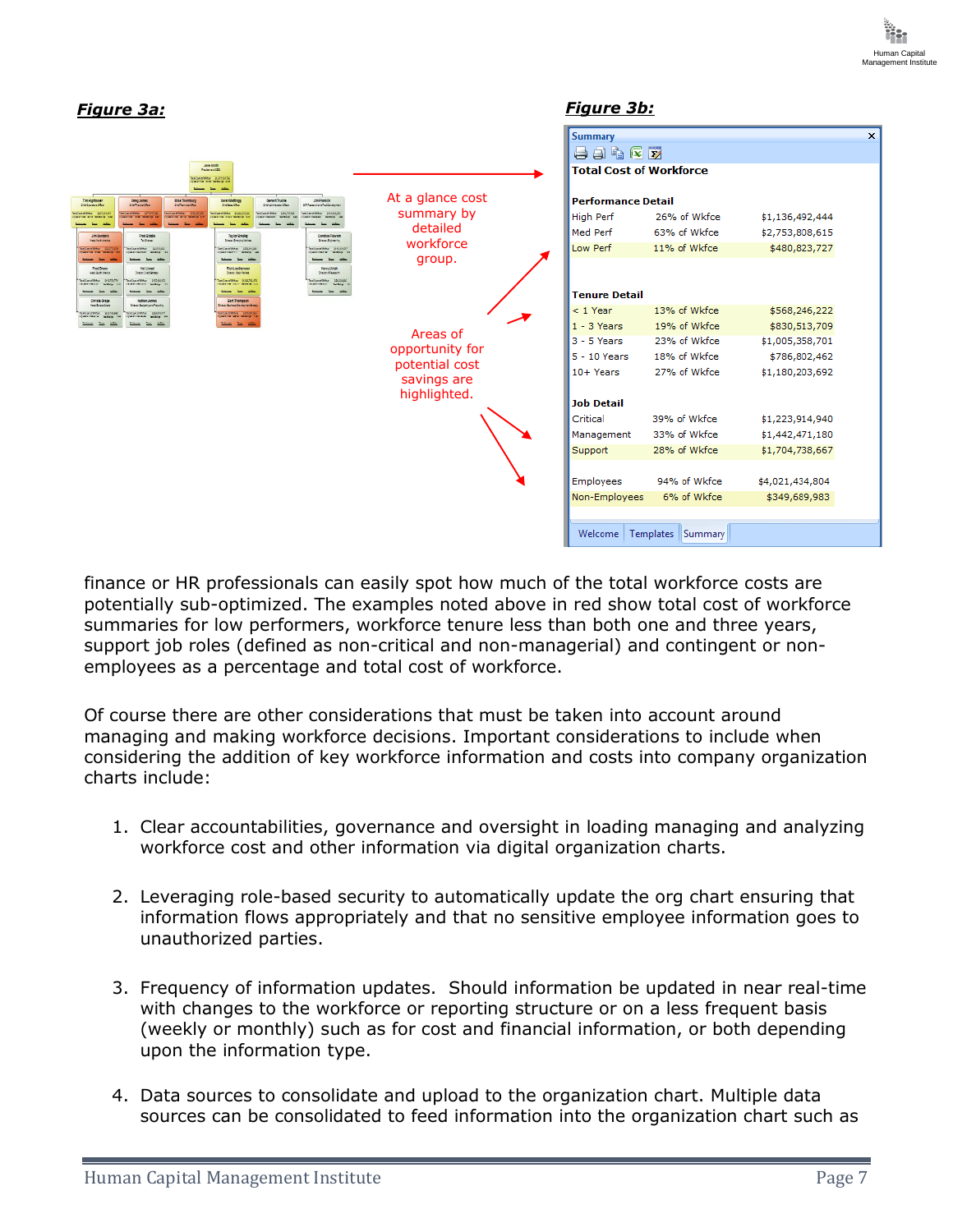

the upload of simple data elements or metrics upon which additional calculations can be made.

Ultimately, the possibilities are limited only by data availability and input metrics. Additionally, the most advanced capabilities allow users to calculate additional metrics and combined indices in the tool itself, creating powerful, issue-based measures that recalculate and update as the data is refreshed.

## **Case Study - Span of Control at XYZ Corporation:**

XZY Corporation, a large fully integrated technology manufacturer and seller paid a top tier consulting firm several million dollars to analyze and recommend a series of changes across the organization. They increased the overall manager span of control from an average of 4 to 1 in terms of employees supervised per manager to an average of 5 to 1, netting the company nearly \$150 million dollars annually in savings by eliminating 1,000 manager positions across the company at various tiers in the organization at an average total workforce cost per manager of \$150,000 each. However, what is noteworthy is that if XYZ had in place a digital organization chart using similar metrics as shown above, they could have achieved the same cost savings on their own, thus saving an additional several million dollars while building credibility internally and embedding cost control DNA further into the organization.

## **Summary and Conclusions:**

With the integration of basic cost data and metrics into today's digital, online organization chart technologies such as HumanConcept's OrgPlus software, it is possible to visualize, and therefore effectively manage, total workforce costs, ultimately resulting in better workforce strategy decisions.

*With the integration of basic cost data and metrics… it is possible to visualize, and therefore effectively manage, total workforce costs, ultimately resulting in better workforce strategy decisions.*

Instead of applying workforce strategy like peanut butter across the organization, embedding workforce cost information and metrics into organization charts creates a workforce analytic capability and focus that allows users to more effectively identify and execute specific workforce cuts, re-organizations, and acquisitions and divestitures. This capability enables both thorough and thoughtful risk management and identification of unrealized opportunities for cost savings.

Without the appropriate level of analysis and tools, there can be a continuing wake of destructive activity as organizations move from one extreme in over hiring to the other of recurring layoffs and reductions, much like a binge and purge bulimic cycle, destroying company health over time.

*Article by Jeff Higgins and Grant Cooperstein from Human Capital Management Institute [Jeff.higgins@hcminst.com](mailto:Jeff.higgins@hcminst.com) [grant.cooperstein@hcminst.com](mailto:grant.cooperstein@hcminst.com)*